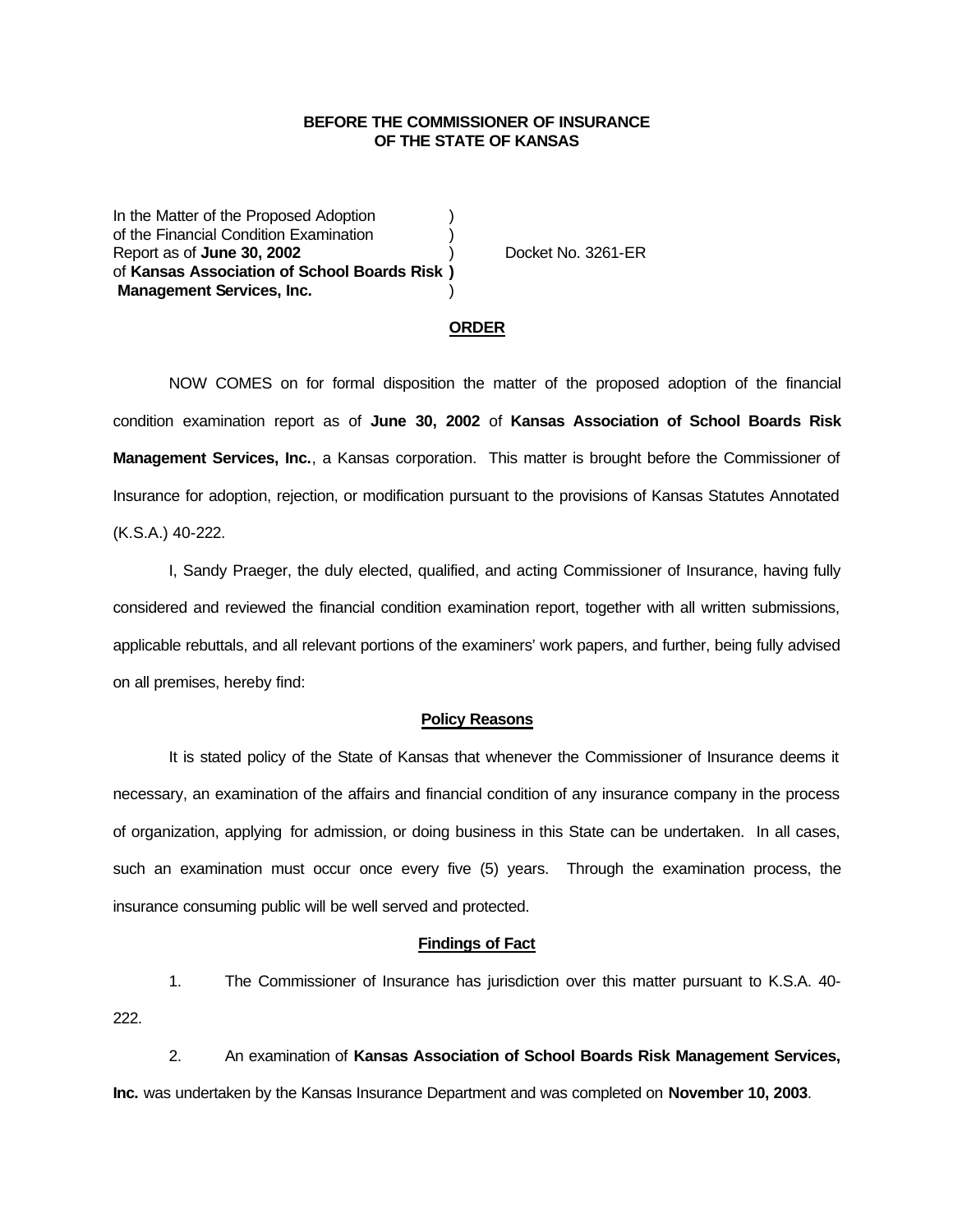3. The examiner-in-charge tendered and filed with the Kansas Insurance Department a verified written report of the examination within thirty (30) days following completion of the examination, to wit; **November 10, 2003**.

4. Following receipt of the verified report, the Kansas Insurance Department transmitted the report to **Kansas Association of School Boards Risk Management Services, Inc.** on **November 14, 2003**, with a duly executed notice advising the company of its opportunity to prepare and submit to the Kansas Insurance Department a written submission or rebuttal with respect to any and all matters contained in the report. **Kansas Association of School Boards Risk Management Services, Inc.** was further advised that any written submission or rebuttal needed to be filed with the Kansas Insurance Department no later than thirty (30) days after receipt of the verified report.

5. **Kansas Association of School Boards Risk Management Services, Inc.** filed a written **acceptance** of the verified report on **December 10, 2003**.

6. Based upon the written submission tendered by **Kansas Association of School Boards Risk Management Services, Inc.**, the company takes no exceptions to matters contained in the verified report.

7. Within thirty (30) days of the end of the time period allowed for written submission or rebuttal, the Commissioner of Insurance fully reviewed the report, together with all written submissions and rebuttals provided by **Kansas Association of School Boards Risk Management Services, Inc.**. The Commissioner of Insurance further reviewed all relevant workpapers.

8. No other written submissions or rebuttals were submitted by **Kansas Association of School Boards Risk Management Services, Inc.**.

# **Conclusion of Law**

9. K.S.A. 40-222(d)(2) provides:

"Within 30 days of the end of the period allowed for the receipt of written submissions or rebuttals, the commissioner shall fully consider and review the report, together with any written submissions or rebuttals and any relevant portions of the examiners workpapers and enter an order:

(A) Adopting the examination report as filed or with modification or corrections. If the examination report reveals that the company is operating in violation of any law, regulation or prior order of the commissioner, the commissioner may order the